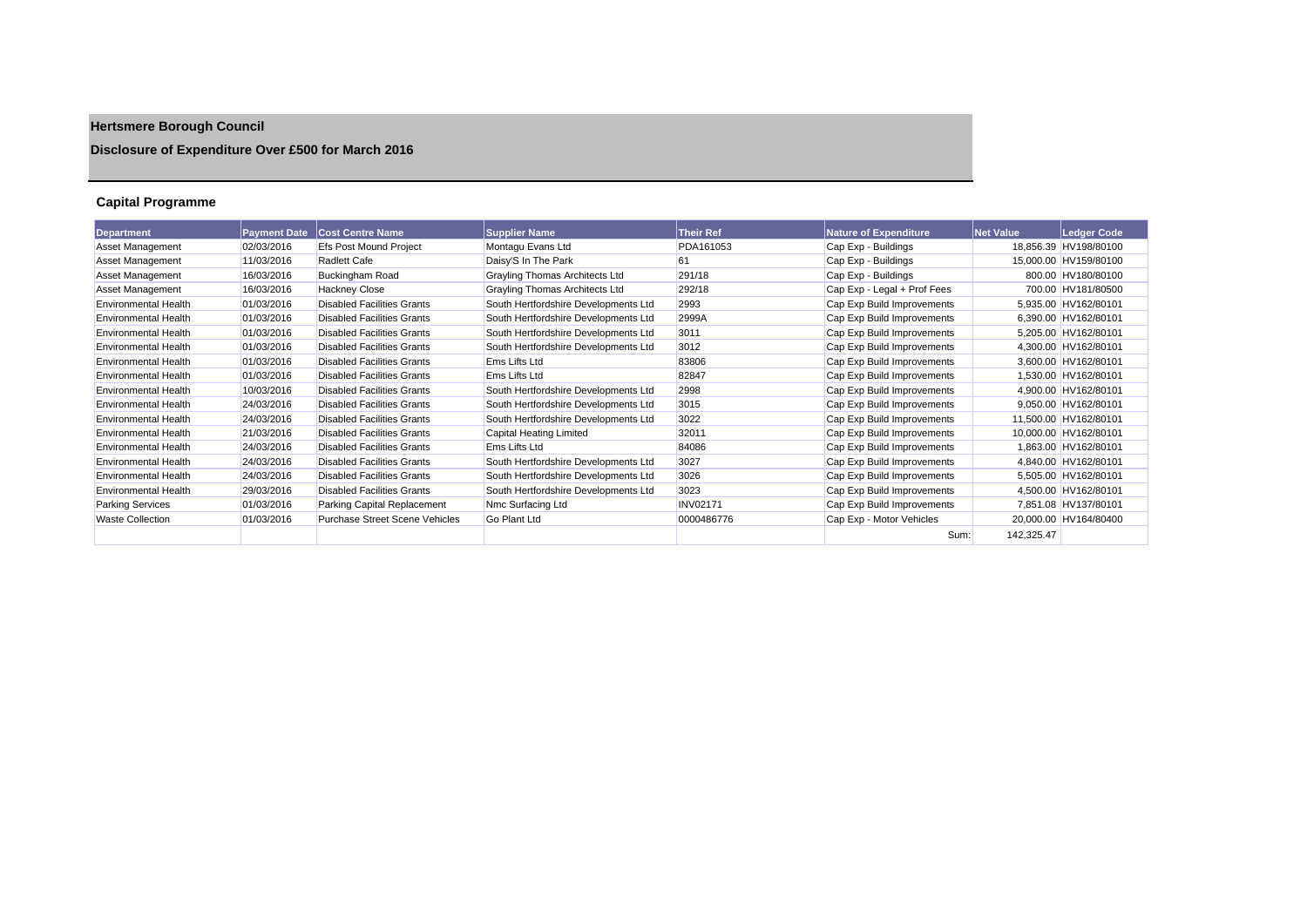# **Hertsmere Borough Council**

# **Disclosure of Expenditure Over £500 for March 2016**

### **Revenue**

| <b>Department</b>               | <b>Payment Date</b> | <b>Cost Centre Name</b>          | <b>Supplier Name</b>                          | <b>Their Ref</b>   | <b>Nature of Expenditure</b>     | <b>Net Value</b> | <b>Ledger Code</b>    |
|---------------------------------|---------------------|----------------------------------|-----------------------------------------------|--------------------|----------------------------------|------------------|-----------------------|
| <b>Asset Management</b>         | 02/03/2016          | <b>Civic Offices</b>             | L G Bland E&M Ltd                             | B0933              | <b>Building Repairs</b>          |                  | 560.07 HN700/02001    |
| <b>Asset Management</b>         | 02/03/2016          | <b>Civic Offices</b>             | <b>Cleantec Services Ltd</b>                  | 37627              | Service Contracts                |                  | 595.00 HN700/02028    |
| Asset Management                | 02/03/2016          | Asset Management                 | Hays Specialist Recruitment Limited           | 1006279104         | Salaries - Agency                |                  | 1,381.00 HB270/01004  |
| <b>Asset Management</b>         | 02/03/2016          | <b>Civic Offices</b>             | <b>Cleantec Services Ltd</b>                  | 37534              | <b>Contract Cleaning</b>         |                  | 5,650.40 HN700/02603  |
| Asset Management                | 02/03/2016          | Properties Let To Housing        | L G Bland E&M Ltd                             | B0977              | <b>Building Repairs</b>          |                  | 538.16 HK158/02001    |
| <b>Asset Management</b>         | 02/03/2016          | <b>Asset Management</b>          | Sweet & Maxwell Ltd                           | 801959753          | Pubs/News/Periodicals            |                  | 602.00 HB270/04308    |
| <b>Asset Management</b>         | 09/03/2016          | <b>Furzefield Centre Pool</b>    | <b>Hertsmere Leisure</b>                      | OP/I030459         | <b>Service Contracts</b>         |                  | 2,294.92 HD202/02028  |
| <b>Asset Management</b>         | 09/03/2016          | Bushey Museum - Rudolph Rd       | Chubb Fire & Security Ltd                     | 5686941            | <b>General Repairs</b>           |                  | 849.07 HD121/02009    |
| <b>Asset Management</b>         | 09/03/2016          | Aycliffe/Leeming Rd (Evens)      | L G Bland E&M Ltd                             | B0989              | <b>Building Repairs</b>          |                  | 602.65 HG531/02001    |
| <b>Asset Management</b>         | 09/03/2016          | <b>Civic Offices</b>             | <b>Fire Suppression Limited</b>               | 32725              | <b>General Repairs</b>           |                  | 710.50 HN700/02009    |
| <b>Asset Management</b>         | 09/03/2016          | Eastbury Rd Caravan Site         | <b>Gristwood And Toms Limited</b>             | 31704              | <b>Building Repairs</b>          |                  | 1,052.50 HK100/02001  |
| <b>Asset Management</b>         | 09/03/2016          | Bushey Museum - Rudolph Rd       | <b>Expert Property Group</b>                  | 55699              | <b>Building Repairs</b>          |                  | 550.00 HD121/02001    |
| <b>Asset Management</b>         | 09/03/2016          | <b>Civic Offices</b>             | The Fresh-Ground Coffee Service               | 312842             | <b>Service Contracts</b>         |                  | 1,063.92 HN700/02028  |
| <b>Asset Management</b>         | 09/03/2016          | <b>Civic Offices</b>             | The Fresh-Ground Coffee Service               | 312841             | <b>Service Contracts</b>         |                  | 559.52 HN700/02028    |
| <b>Asset Management</b>         | 09/03/2016          | <b>Building Maintenance Prog</b> | Focused Forestry & Environmental Solutions Lt | <b>ME136</b>       | <b>Building Repairs</b>          |                  | 1,562.00 HD201/02001  |
| <b>Asset Management</b>         | 09/03/2016          | Asset Management                 | Hays Specialist Recruitment Limited           | 1006298893         | Salaries - Agency                |                  | 1,668.00 HB270/01004  |
| Asset Management                | 09/03/2016          | <b>Civic Offices</b>             | <b>Total Gas &amp; Power Limited</b>          | 127491204/16       | Gas                              |                  | 2.288.24 HN700/02101  |
| <b>Asset Management</b>         | 16/03/2016          | Hertswood - General              | Banner Business Supplies (Parent Co Banner)   | 31471378           | Stationery + Office Supps        |                  | 925.95 HD200/04303    |
| <b>Asset Management</b>         | 16/03/2016          | <b>Civic Offices</b>             | Sec Interiors Ltd                             | 1000730            | <b>Building Repairs</b>          |                  | 4,040.00 HN700/02001  |
| Asset Management                | 16/03/2016          | Garages                          | Elstree Property Maintenance Limited.         | 2049691            | <b>Building Repairs</b>          |                  | 540.00 HK110/02001    |
| Asset Management                | 16/03/2016          | Properties Let To Housing        | <b>Expert Property Group</b>                  | 55846              | <b>Building Repairs</b>          |                  | 4,475.00 HK158/02001  |
| <b>Asset Management</b>         | 23/03/2016          | Asset Management                 | Hays Specialist Recruitment Limited           | 1006320680         | Salaries - Agency                |                  | 1,655.50 HB270/01004  |
| <b>Asset Management</b>         | 23/03/2016          | <b>Asset Management</b>          | Macdonald & Company                           | 65159              | Salaries - Agency                |                  | 27,047.20 HB270/01004 |
| <b>Asset Management</b>         | 23/03/2016          | <b>Civic Offices</b>             | Npower Ltd                                    | LGUW53H6           | Electricity                      |                  | 8,778.89 HN700/02102  |
| <b>Asset Management</b>         | 23/03/2016          | Asset Management                 | Hays Specialist Recruitment Limited           | 1006341997         | Salaries - Agency                |                  | 1,698.50 HB270/01004  |
| <b>Audit And Assurance</b>      | 04/03/2016          | <b>Risk Management</b>           | Hm Courts And Tribunal Service                | 164023             | <b>Court Costs</b>               |                  | 1,332.00 HN610/04418  |
| <b>Audit And Assurance</b>      | 16/03/2016          | Risk Management                  | North Herts District Council                  | 0001669714         | Partnership working              |                  | 560.00 HN610/01001    |
| <b>Benefits</b>                 | 11/03/2016          | <b>Benefits Administration</b>   | Hm Courts And Tribunal Service                | 164356             | Fees                             |                  | 3,240.00 HB630/04414  |
| <b>Corporate Communications</b> | 02/03/2016          | <b>Corporate Communications</b>  | Nomad Graphique                               | <b>NOM7372</b>     | Printing                         |                  | 1,200.00 HB250/04311  |
| <b>Corporate Communications</b> | 29/03/2016          | <b>Corporate Communications</b>  | D <sub>2</sub> d Distribution Ltd             | 001845             | <b>Hertsmere News Delivery</b>   |                  | 2,310.00 HB250/04511  |
| <b>Corporate Communications</b> | 29/03/2016          | <b>Corporate Communications</b>  | Information Commissioner'S Office             | Z6581644 2016      | Software Licences                |                  | 500.00 HB250/04555    |
| Corporate Management            | 01/03/2016          | Corporate Management             | <b>Grant Thornton Uk Lip</b>                  | 8485226            | <b>External Audit Fees</b>       |                  | 21,720.00 HB220/04430 |
| Corporate Management            | 11/03/2016          | Corporate Management             | <b>Barclays Bank</b>                          | 37071511           | <b>Bank Charges</b>              |                  | 2.730.00 HB220/04404  |
| Corporate Management            | 17/03/2016          | Corporate Management             | <b>Barclays Bank</b>                          | 910327             | <b>Bank Charges</b>              |                  | 2,637.92 HB220/04404  |
| Corporate Support               | 02/03/2016          | Assistance To Vol Organisation   | Tabard Rugby Club                             | <b>GRANT MAR16</b> | <b>Grants - Voluntary Bodies</b> |                  | 1,850.00 HD110/04701  |
| Corporate Support               | 02/03/2016          | <b>Lsp Health Care</b>           | Saffron Green Primary School                  | <b>GRANT MAR16</b> | Miscellaneous Expenses           |                  | 800.00 HE853/04940    |
| <b>Corporate Support</b>        | 09/03/2016          | Prg - Revenue Expense            | <b>Business Education Events Ltd</b>          | 00189              | Miscellaneous Expenses           |                  | 8,500.00 HG630/04940  |
| Corporate Support               | 09/03/2016          | Assistance To Vol Organisation   | Bushey Pcc - St Pauls Church                  | GRANT16            | <b>Grants - Voluntary Bodies</b> |                  | 2,385.00 HD110/04701  |
| Corporate Support               | 09/03/2016          | Partnerships & Com Engagement    | <b>Hertfordshire Supplies</b>                 | H021605374         | Equip + Furn Funded By Rev       |                  | 636.99 HD600/04001    |
| <b>Corporate Support</b>        | 24/03/2016          | Assistance To Vol Organisation   | Potters Bar Synchronised Swimming Club        | <b>GRANT 2016</b>  | <b>Grants - Voluntary Bodies</b> |                  | 2.000.00 HD110/04701  |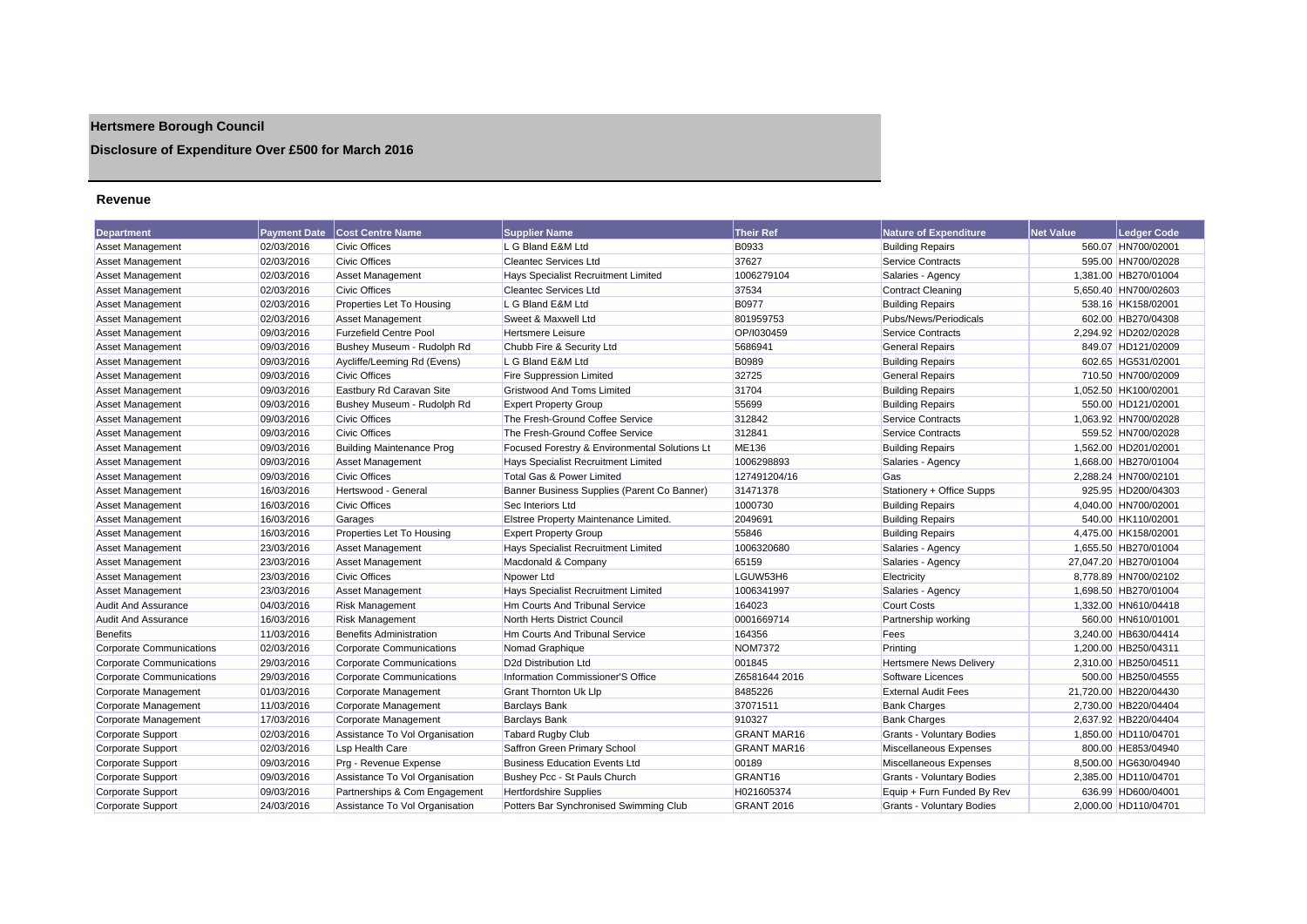| Corporate Support               | 29/03/2016 | Inward Invest & Econ Dev         | Dentons Ukmea Llp                           | 9946220          | Legal Fees - External         | 535.82 HG501/04415    |
|---------------------------------|------------|----------------------------------|---------------------------------------------|------------------|-------------------------------|-----------------------|
| Corporate Support               | 29/03/2016 | Inward Invest & Econ Dev         | Dentons Ukmea Llp                           | 9944317          | Legal Fees - External         | 3,212.00 HG501/04415  |
| <b>Customer Services</b>        | 09/03/2016 | <b>Customers Services</b>        | Netcall Telecom Limited                     | MINV007168       | Software Licences             | 9,146.00 HO100/04555  |
| <b>Customer Services</b>        | 09/03/2016 | Civic Office Keepers             | Proforce 1 Security Ltd                     | PF911            | Salaries - Agency             | 744.00 HO300/01001    |
| <b>Customer Services</b>        | 09/03/2016 | Civic Office Keepers             | Proforce 1 Security Ltd                     | PF912            | Salaries - Agency             | 1,668.00 HO300/01001  |
| <b>Customer Services</b>        | 15/03/2016 | Civic Offices Catering           | <b>Connect Vending Limited</b>              | <b>INV51172</b>  | Repairs + Renewals            | 583.50 HN720/04002    |
| <b>Customer Services</b>        | 17/03/2016 | <b>Customers Services</b>        | Manpower Uk Ltd                             | DJ45675          | Salaries - Agency             | 768.63 HO100/01004    |
| <b>Customer Services</b>        | 24/03/2016 | <b>Customers Services</b>        | Manpower Uk Ltd                             | DJ46483          | Salaries - Agency             | 515.09 HO100/01004    |
| <b>Democratic Services Unit</b> | 09/03/2016 | Legal Business Unit              | Venn Group Limited                          | 3155089          | Salaries - Agency             | 1,031.93 HN300/01004  |
| <b>Democratic Services Unit</b> | 09/03/2016 | Legal Business Unit              | Sellick Partnership                         | <b>INV150058</b> | Salaries - Agency             | 597.98 HN300/01004    |
| <b>Democratic Services Unit</b> | 10/03/2016 | Legal Business Unit              | Venn Group Limited                          | 3157510          | Salaries - Agency             | 1,011.01 HN300/01004  |
| <b>Democratic Services Unit</b> | 10/03/2016 | Legal Business Unit              | Sellick Partnership                         | <b>INV150767</b> | Salaries - Agency             | 587.57 HN300/01004    |
| <b>Democratic Services Unit</b> | 09/03/2016 | Independent Remuneration Panel   | William Lawrence Advertising Ltd            | 39866            | <b>Corporate Consultation</b> | 792.60 HB143/04426    |
| <b>Democratic Services Unit</b> | 17/03/2016 | <b>Legal Business Unit</b>       | Manpower Uk Ltd                             | DJ45675          | Salaries - Agency             | 3,831.18 HN300/01004  |
| <b>Democratic Services Unit</b> | 21/03/2016 | <b>Legal Business Unit</b>       | Venn Group Limited                          | 3159928          | Salaries - Agency             | 969.18 HN300/01004    |
| <b>Democratic Services Unit</b> | 21/03/2016 | Legal Business Unit              | Sellick Partnership                         | <b>INV151588</b> | Salaries - Agency             | 608.57 HN300/01004    |
| <b>Democratic Services Unit</b> | 24/03/2016 | Legal Business Unit              | Venn Group Limited                          | 3162306          | Salaries - Agency             | 1,031.93 HN300/01004  |
| <b>Democratic Services Unit</b> | 29/03/2016 | Legal Business Unit              | Manpower Uk Ltd                             | DJ46670          | Salaries - Agency             | 1,380.61 HN300/01004  |
| <b>Development Control</b>      | 01/03/2016 | Development Management           | Macdonald & Company                         | 0000063966       | Salaries - Agency             | 1,945.80 HG200/01004  |
| <b>Development Control</b>      | 01/03/2016 | Development Management           | Macdonald & Company                         | 0000063964       | Salaries - Agency             | 925.47 HG200/01004    |
| <b>Development Control</b>      | 09/03/2016 | Development Management           | William Lawrence Advertising Ltd            | 39864            | Advertising                   | 3,384.08 HG200/04901  |
| <b>Development Control</b>      | 09/03/2016 | Development Management           | Alternative Futures Consultancy Ltd         | AF1610           | <b>Consultants Fees</b>       | 2.250.00 HG200/05600  |
| Development Control             | 09/03/2016 | Development Management           | Macdonald & Company                         | 0000064878       | Salaries - Agency             | 3,580.50 HG200/01004  |
| <b>Development Control</b>      | 09/03/2016 | Development Management           | Macdonald & Company                         | 0000064877       | Salaries - Agency             | 1,074.45 HG200/01004  |
| <b>Development Control</b>      | 09/03/2016 | Development Management           | Macdonald & Company                         | 0000064737       | Salaries - Agency             | 1,196.13 HG200/01004  |
| <b>Development Control</b>      | 09/03/2016 | Development Management           | Macdonald & Company                         | 0000064738       | Salaries - Agency             | 987.08 HG200/01004    |
| Development Control             | 09/03/2016 | Development Management           | Macdonald & Company                         | 0000064879       | Salaries - Agency             | 1,029.88 HG200/01004  |
| <b>Development Control</b>      | 09/03/2016 | Development Management           | Macdonald & Company                         | 0000064736       | Salaries - Agency             | 4,578.75 HG200/01004  |
| <b>Development Control</b>      | 09/03/2016 | Development Management           | Macdonald & Company                         | 0000065014       | Salaries - Agency             | 1,159.47 HG200/01004  |
| <b>Development Control</b>      | 09/03/2016 | Development Management           | Macdonald & Company                         | 0000065015       | Salaries - Agency             | 963.00 HG200/01004    |
| <b>Development Control</b>      | 15/03/2016 | Development Management           | Mr Alexander Booth                          | 74140            | Legal Fees - External         | 3,250.00 HG200/04415  |
| <b>Development Control</b>      | 15/03/2016 | Development Management           | Mr Alexander Booth                          | 73868            | Legal Fees - External         | 1,875.00 HG200/04415  |
| <b>Development Control</b>      | 15/03/2016 | Development Management           | Mr Alexander Booth                          | 69938            | Legal Fees - External         | 13,400.00 HG200/04415 |
| <b>Development Control</b>      | 24/03/2016 | Development Management           | Manpower Uk Ltd                             | DJ46483          | Salaries - Agency             | 634.55 HG200/01004    |
| <b>Development Control</b>      | 29/03/2016 | Development Management           | Canon Uk Ltd                                | 300924628        | Scanning                      | 9,347.00 HG200/04320  |
| <b>Development Control</b>      | 29/03/2016 | Development Management           | Canon Uk Ltd                                | 300916972        | Scanning                      | 9,397.00 HG200/04320  |
| <b>Development Control</b>      | 29/03/2016 | Development Management           | Bnp Paribas Real Estate Advisory & Property | 182258           | <b>Viability Assessments</b>  | 3,750.00 HG200/05606  |
| Development Control             | 29/03/2016 | Development Management           | Bnp Paribas Real Estate Advisory & Property | 178678           | <b>Viability Assessments</b>  | 5,250.00 HG200/05606  |
| <b>Drainage Services</b>        | 01/03/2016 | <b>Engineering Services Unit</b> | <b>Go Plant Ltd</b>                         | 0000523857       | Vehicle Maintenance + Repairs | 1,384.00 HE620/03001  |
| <b>Drainage Services</b>        | 10/03/2016 | <b>Engineering Services Unit</b> | A.J. Palmer                                 | 25/168           | Vehicle Maintenance + Repairs | 1,740.00 HE620/03001  |
| <b>Drainage Services</b>        | 10/03/2016 | <b>Engineering Services Unit</b> | Safety Mundo                                | INV108911        | <b>Training External</b>      | 825.00 HE620/01403    |
| <b>Drainage Services</b>        | 10/03/2016 | Revenue Funded Drainage Schs     | Mps Builders Merchants Limited              | 03146024         | <b>Contractors Payments</b>   | 694.95 HE601/05601    |
| <b>Drainage Services</b>        | 10/03/2016 | Revenue Funded Drainage Schs     | K T Ivory Haulage                           | 3776             | <b>Contractors Payments</b>   | 659.45 HE601/05601    |
| <b>Drainage Services</b>        | 15/03/2016 | Revenue Funded Drainage Schs     | K T Ivory Haulage                           | 3795             | <b>Contractors Payments</b>   | 779.20 HE601/05601    |
| <b>Environmental Health</b>     | 02/03/2016 | <b>Environmental Health</b>      | Manpower Uk Ltd                             | DJ43970          | Salaries - Agency             | 1,691.85 HF700/01004  |
| <b>Environmental Health</b>     | 01/03/2016 | <b>Environmental Health</b>      | Brook Street (Uk) Ltd                       | 30623384         | Salaries - Agency             | 520.56 HF700/01001    |
| <b>Environmental Health</b>     | 10/03/2016 | <b>Environmental Health</b>      | Manpower Uk Ltd                             | DJ44685          | Salaries - Agency             | 1,220.44 HF700/01004  |
| <b>Environmental Health</b>     | 15/03/2016 | <b>Environmental Health</b>      | <b>Idox Software Ltd</b>                    | 7008286          | Equip + Furn Funded By Rev    | 7.500.00 HF700/04001  |
| <b>Environmental Health</b>     | 15/03/2016 | Vehicle Licencing                | Disclosure & Barring Services               | A08431           | Fees                          | 1.258.00 HE800/04414  |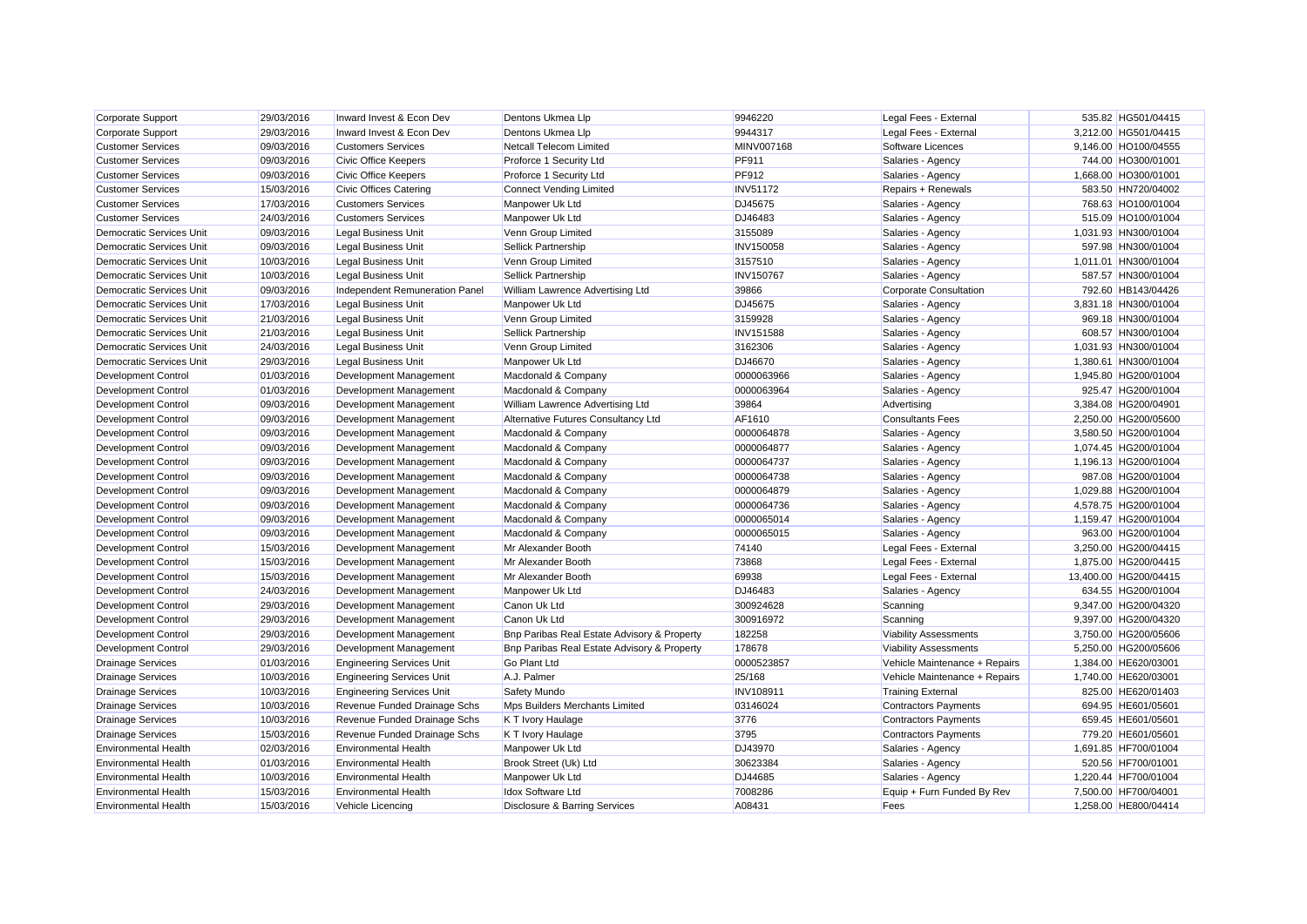| <b>Environmental Health</b> | 17/03/2016 | <b>Environmental Health</b>   | Manpower Uk Ltd                            | DJ45675           | Salaries - Agency        | 2,693.74 HF700/01004 |
|-----------------------------|------------|-------------------------------|--------------------------------------------|-------------------|--------------------------|----------------------|
| <b>Environmental Health</b> | 16/03/2016 | <b>Environmental Health</b>   | Spring Technology Staffing Services (Stss) | X26825/00         | Salaries - Agency        | 702.00 HF700/01001   |
| <b>Environmental Health</b> | 24/03/2016 | <b>Environmental Health</b>   | Manpower Uk Ltd                            | DJ46483           | Salaries - Agency        | 1,002.02 HF700/01004 |
| <b>Environmental Health</b> | 21/03/2016 | <b>Environmental Health</b>   | Spring Technology Staffing Services (Stss) | X19013/00         | Salaries - Agency        | 702.00 HF700/01001   |
| <b>Environmental Health</b> | 24/03/2016 | <b>Environmental Health</b>   | Agile Applications Limited                 | SI-2238           | Subs/Contributions       | 6,383.11 HF700/04706 |
| <b>Environmental Health</b> | 24/03/2016 | <b>Environmental Health</b>   | Brook Street (Uk) Ltd                      | 30658156          | Salaries - Agency        | 524.17 HF700/01001   |
| <b>Environmental Health</b> | 24/03/2016 | <b>Environmental Health</b>   | Spring Technology Staffing Services (Stss) | X33472/00         | Salaries - Agency        | 631.80 HF700/01001   |
| <b>Environmental Health</b> | 24/03/2016 | <b>Unclaimed Dead</b>         | Co-Op Funeral Services Ltd                 | F44710-01447      | <b>Burial Costs</b>      | 1,220.00 HE100/04435 |
| <b>Environmental Health</b> | 29/03/2016 | <b>Environmental Health</b>   | Manpower Uk Ltd                            | DJ46670           | Salaries - Agency        | 1,605.49 HF700/01004 |
| <b>Executive Directors</b>  | 16/03/2016 | <b>Executive Directors</b>    | Cadence Partners Ltd                       | <b>INV-3730</b>   | <b>Training External</b> | 1,470.00 HN400/01403 |
| <b>Executive Directors</b>  | 17/03/2016 | <b>Executive Directors</b>    | Brook Street (Uk) Ltd                      | 30623383          | Salaries - Agency        | 582.62 HN400/01004   |
| <b>Executive Directors</b>  | 17/03/2016 | <b>Executive Directors</b>    | Brook Street (Uk) Ltd                      | 30646809          | Salaries - Agency        | 516.25 HN400/01004   |
| <b>Executive Directors</b>  | 29/03/2016 | <b>Executive Directors</b>    | Manpower Uk Ltd                            | DJ46670           | Salaries - Agency        | 598.32 HN400/01004   |
| Finance                     | 02/03/2016 | Revenues + Benefits Unit      | Manpower Uk Ltd                            | DJ43970           | Salaries - Agency        | 2,400.13 HN150/01004 |
| Finance                     | 01/03/2016 | Revenues + Benefits Unit      | Morgan Hunt Uk Limited                     | 884518            | Salaries - Agency        | 1,080.00 HN150/01004 |
| Finance                     | 01/03/2016 | Revenues + Benefits Unit      | Morgan Hunt Uk Limited                     | 881345            | Salaries - Agency        | 1,080.00 HN150/01004 |
| Finance                     | 01/03/2016 | Revenues + Benefits Unit      | Badenoch & Clark                           | 4765982           | Salaries - Agency        | 1,026.74 HN150/01004 |
| Finance                     | 01/03/2016 | Revenues + Benefits Unit      | Badenoch & Clark                           | 4765981           | Salaries - Agency        | 591.10 HN150/01004   |
| Finance                     | 01/03/2016 | Accountancy + Financial Servs | Randstad Employment Bureau Ltd             | 6495471           | <b>Wages Agency</b>      | 1,324.98 HN100/01102 |
| Finance                     | 09/03/2016 | Revenues + Benefits Unit      | <b>Bottomline Technologies Limited</b>     | <b>MINV197570</b> | Software Licences        | 1,441.59 HN150/04555 |
| Finance                     | 09/03/2016 | Revenues + Benefits Unit      | Badenoch & Clark                           | 4768413           | Salaries - Agency        | 1,026.74 HN150/01004 |
| Finance                     | 09/03/2016 | Revenues + Benefits Unit      | Badenoch & Clark                           | 4768412           | Salaries - Agency        | 603.95 HN150/01004   |
| Finance                     | 09/03/2016 | Revenues + Benefits Unit      | Lg Futures                                 | 6002375           | Software Licences        | 5,005.00 HN150/04555 |
| Finance                     | 09/03/2016 | Accountancy + Financial Servs | Hertsmere Leisure                          | OP/I030460        | Electricity              | 2,294.84 HN100/02102 |
| Finance                     | 09/03/2016 | Revenues + Benefits Unit      | Morgan Hunt Uk Limited                     | 886330            | Salaries - Agency        | 972.00 HN150/01004   |
| Finance                     | 09/03/2016 | Revenues + Benefits Unit      | <b>Bottomline Technologies Limited</b>     | <b>INV464558</b>  | Software Licences        | 500.00 HN150/04555   |
| Finance                     | 09/03/2016 | Accountancy + Financial Servs | Randstad Employment Bureau Ltd             | 6497620           | <b>Wages Agency</b>      | 1,238.38 HN100/01102 |
| Finance                     | 09/03/2016 | Revenues + Benefits Unit      | Badenoch & Clark                           | 4771201           | Salaries - Agency        | 591.10 HN150/01004   |
| Finance                     | 09/03/2016 | Revenues + Benefits Unit      | Badenoch & Clark                           | 4771202           | Salaries - Agency        | 929.88 HN150/01004   |
| Finance                     | 10/03/2016 | Revenues + Benefits Unit      | Manpower Uk Ltd                            | DJ44685           | Salaries - Agency        | 1,842.46 HN150/01004 |
| Finance                     | 15/03/2016 | Revenues + Benefits Unit      | Morgan Hunt Uk Limited                     | 888029            | Salaries - Agency        | 972.00 HN150/01004   |
| Finance                     | 15/03/2016 | Accountancy + Financial Servs | Randstad Employment Bureau Ltd             | 6499653           | <b>Wages Agency</b>      | 1,221.06 HN100/01102 |
| Finance                     | 17/03/2016 | Revenues + Benefits Unit      | Manpower Uk Ltd                            | DJ45675           | Salaries - Agency        | 927.81 HN150/01004   |
| Finance                     | 24/03/2016 | Revenues + Benefits Unit      | Manpower Uk Ltd                            | DJ46483           | Salaries - Agency        | 1,700.39 HN150/01004 |
| Finance                     | 21/03/2016 | Revenues + Benefits Unit      | Morgan Hunt Uk Limited                     | 889651            | Salaries - Agency        | 972.00 HN150/01004   |
| Finance                     | 29/03/2016 | Accountancy + Financial Servs | Randstad Employment Bureau Ltd             | 6501559           | <b>Wages Agency</b>      | 1,195.08 HN100/01102 |
| Finance                     | 24/03/2016 | Revenues + Benefits Unit      | Morgan Hunt Uk Limited                     | 891303            | Salaries - Agency        | 972.00 HN150/01004   |
| Finance                     | 29/03/2016 | Revenues + Benefits Unit      | Manpower Uk Ltd                            | DJ46670           | Salaries - Agency        | 1,711.24 HN150/01004 |
| <b>General Expenses</b>     | 04/03/2016 | <b>General Expenses</b>       | <b>Bt Payment Services Ltd</b>             | 0790171733        | Miscellaneous Expenses   | 837.36 HB100/04940   |
| <b>General Expenses</b>     | 09/03/2016 | <b>General Expenses</b>       | Firstcare                                  | 5600              | Medical                  | 833.33 HB100/01414   |
| <b>General Expenses</b>     | 09/03/2016 | <b>General Expenses</b>       | Health In Work                             | HBC 0102/16       | Medical                  | 752.00 HB100/01414   |
| <b>General Expenses</b>     | 15/03/2016 | <b>General Expenses</b>       | Cipfa Business Limited                     | 3115723           | Subscriptions - Other    | 3,410.00 HB100/04707 |
| Housing                     | 09/03/2016 | Homelessness                  | Civic Lodge Hotel                          | 2502              | Bed + Breakfast          | 1,595.00 HJ700/04725 |
| Housing                     | 01/03/2016 | <b>Housing Services</b>       | Spring Technology Staffing Services (Stss) | X06835/00         | Salaries - Agency        | 907.20 HJ100/01004   |
| Housing                     | 09/03/2016 | Homelessness                  | <b>Stef And Philips</b>                    | <b>HBC076</b>     | Bed + Breakfast          | 1.085.00 HJ700/04725 |
| Housing                     | 09/03/2016 | Homelessness                  | Stef And Philips                           | <b>HBC079</b>     | Bed + Breakfast          | 8,680.00 HJ700/04725 |
| Housing                     | 09/03/2016 | Homelessness                  | Stef And Philips                           | <b>HBC082</b>     | Bed + Breakfast          | 5,425.00 HJ700/04725 |
| Housing                     | 09/03/2016 | Homelessness                  | <b>Stef And Philips</b>                    | <b>HBC077</b>     | Bed + Breakfast          | 1.550.00 HJ700/04725 |
| Housing                     | 09/03/2016 | Homelessness                  | <b>Stef And Philips</b>                    | <b>HBC080</b>     | Bed + Breakfast          | 775.00 HJ700/04725   |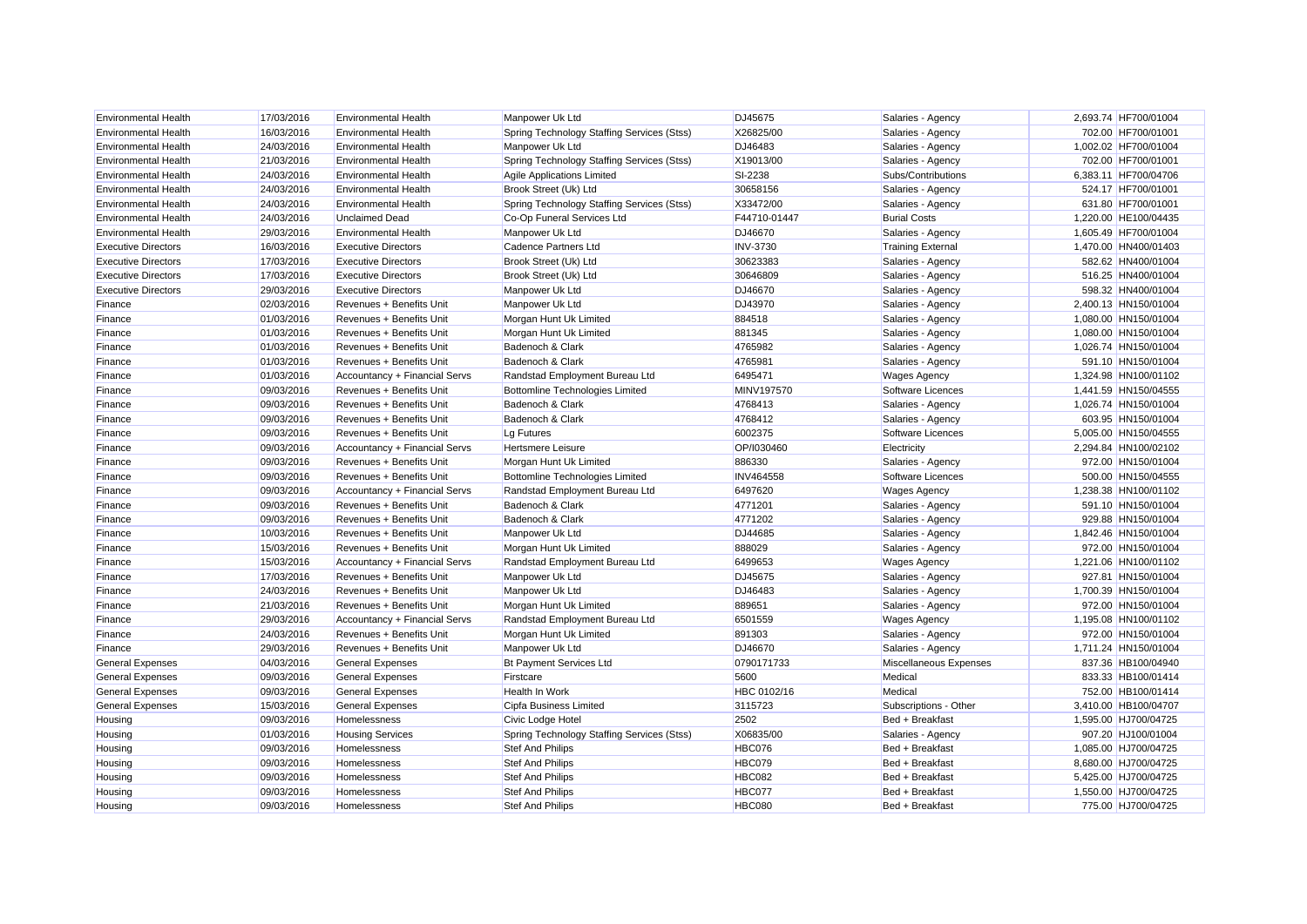| Housing | 09/03/2016 | Homelessness            | <b>Stef And Philips</b>                    | <b>HBC075</b> | Bed + Breakfast   | 1,085.00 HJ700/04725 |
|---------|------------|-------------------------|--------------------------------------------|---------------|-------------------|----------------------|
| Housing | 09/03/2016 | Homelessness            | <b>Stef And Philips</b>                    | <b>HBC078</b> | Bed + Breakfast   | 6,510.00 HJ700/04725 |
| Housing | 09/03/2016 | Homelessness            | <b>Stef And Philips</b>                    | <b>HBC081</b> | Bed + Breakfast   | 6,510.00 HJ700/04725 |
| Housing | 09/03/2016 | Homelessness            | <b>Stef And Philips</b>                    | HBC071A       | Bed + Breakfast   | 540.00 HJ700/04725   |
| Housing | 01/03/2016 | <b>Housing Services</b> | Hays Specialist Recruitment Limited        | 1006264084    | Salaries - Agency | 893.34 HJ100/01004   |
| Housing | 09/03/2016 | <b>Housing Services</b> | Hays Specialist Recruitment Limited        | 1006281799    | Salaries - Agency | 729.81 HJ100/01004   |
| Housing | 09/03/2016 | <b>Housing Services</b> | Spring Technology Staffing Services (Stss) | X15789/00     | Salaries - Agency | 604.80 HJ100/01004   |
| Housing | 09/03/2016 | Homelessness            | Shiraz Jivraj                              | 1082          | Bed + Breakfast   | 6,525.00 HJ700/04725 |
| Housing | 09/03/2016 | <b>Housing Services</b> | <b>Parse Security Systems</b>              | 161           | Bed + Breakfast   | 7,190.00 HJ100/04725 |
| Housing | 09/03/2016 | Homelessness            | <b>Parse Security Systems</b>              | 164           | Bed + Breakfast   | 5,800.00 HJ700/04725 |
| Housing | 09/03/2016 | Homelessness            | <b>Emergency Accommodation Ltd</b>         | 2/5206        | Bed + Breakfast   | 1,102.00 HJ700/04725 |
| Housing | 09/03/2016 | Homelessness            | <b>Emergency Accommodation Ltd</b>         | 2/5257        | Bed + Breakfast   | 957.00 HJ700/04725   |
| Housing | 09/03/2016 | Homelessness            | <b>Emergency Accommodation Ltd</b>         | 2/5267        | Bed + Breakfast   | 1,334.00 HJ700/04725 |
| Housing | 09/03/2016 | Homelessness            | <b>Emergency Accommodation Ltd</b>         | 2/5268        | Bed + Breakfast   | 1,044.00 HJ700/04725 |
| Housing | 09/03/2016 | Homelessness            | <b>Emergency Accommodation Ltd</b>         | 2/5269        | Bed + Breakfast   | 1,334.00 HJ700/04725 |
| Housing | 09/03/2016 | Homelessness            | <b>Emergency Accommodation Ltd</b>         | 2/5270        | Bed + Breakfast   | 1,334.00 HJ700/04725 |
| Housing | 09/03/2016 | Homelessness            | <b>Emergency Accommodation Ltd</b>         | 2/5271        | Bed + Breakfast   | 1,334.00 HJ700/04725 |
| Housing | 09/03/2016 | Homelessness            | <b>Emergency Accommodation Ltd</b>         | 2/5272        | Bed + Breakfast   | 1,334.00 HJ700/04725 |
| Housing | 09/03/2016 | Homelessness            | <b>Emergency Accommodation Ltd</b>         | 2/5303        | Bed + Breakfast   | 1,595.00 HJ700/04725 |
| Housing | 09/03/2016 | Homelessness            | <b>Emergency Accommodation Ltd</b>         | 2/5313        | Bed + Breakfast   | 1,334.00 HJ700/04725 |
| Housing | 09/03/2016 | Homelessness            | <b>Emergency Accommodation Ltd</b>         | 2/5316        | Bed + Breakfast   | 1,102.00 HJ700/04725 |
| Housing | 09/03/2016 | Homelessness            | <b>Emergency Accommodation Ltd</b>         | 2/5317        | Bed + Breakfast   | 1,392.00 HJ700/04725 |
| Housing | 09/03/2016 | Homelessness            | <b>Emergency Accommodation Ltd</b>         | 2/5320        | Bed + Breakfast   | 1,334.00 HJ700/04725 |
| Housing | 09/03/2016 | Homelessness            | <b>Emergency Accommodation Ltd</b>         | 2/5321        | Bed + Breakfast   | 1,392.00 HJ700/04725 |
| Housing | 09/03/2016 | Homelessness            | <b>Emergency Accommodation Ltd</b>         | 2/5329        | Bed + Breakfast   | 928.00 HJ700/04725   |
| Housing | 09/03/2016 | Homelessness            | Assetgrove Lettings Ltd                    | 40630         | Bed + Breakfast   | 1,595.00 HJ700/04725 |
| Housing | 09/03/2016 | Homelessness            | Assetgrove Lettings Ltd                    | 40631         | Bed + Breakfast   | 1,160.00 HJ700/04725 |
| Housing | 09/03/2016 | Homelessness            | Assetgrove Lettings Ltd                    | 40632         | Bed + Breakfast   | 1,305.00 HJ700/04725 |
| Housing | 09/03/2016 | Homelessness            | Assetgrove Lettings Ltd                    | 40633         | Bed + Breakfast   | 1,218.00 HJ700/04725 |
| Housing | 09/03/2016 | Homelessness            | Assetgrove Lettings Ltd                    | 40634         | Bed + Breakfast   | 870.00 HJ700/04725   |
| Housing | 09/03/2016 | Homelessness            | Assetgrove Lettings Ltd                    | 40635         | Bed + Breakfast   | 1,680.00 HJ700/04725 |
| Housing | 09/03/2016 | Homelessness            | Civic Lodge Hotel                          | 2509          | Bed + Breakfast   | 1,595.00 HJ700/04725 |
| Housing | 09/03/2016 | Homelessness            | Civic Lodge Hotel                          | 2510          | Bed + Breakfast   | 1,595.00 HJ700/04725 |
| Housing | 09/03/2016 | Homelessness            | Civic Lodge Hotel                          | 2503          | Bed + Breakfast   | 1,305.00 HJ700/04725 |
| Housing | 09/03/2016 | Homelessness            | Civic Lodge Hotel                          | 2511          | Bed + Breakfast   | 1,100.00 HJ700/04725 |
| Housing | 09/03/2016 | Homelessness            | Civic Lodge Hotel                          | 2504          | Bed + Breakfast   | 1,740.00 HJ700/04725 |
| Housing | 09/03/2016 | Homelessness            | Civic Lodge Hotel                          | 2505          | Bed + Breakfast   | 1,740.00 HJ700/04725 |
| Housing | 09/03/2016 | Homelessness            | Civic Lodge Hotel                          | 2506          | Bed + Breakfast   | 1,160.00 HJ700/04725 |
| Housing | 09/03/2016 | Homelessness            | Civic Lodge Hotel                          | 2507          | Bed + Breakfast   | 1.595.00 HJ700/04725 |
| Housing | 09/03/2016 | Homelessness            | <b>Stef And Philips</b>                    | <b>HBC085</b> | Bed + Breakfast   | 1,450.00 HJ700/04725 |
| Housing | 09/03/2016 | Homelessness            | <b>Stef And Philips</b>                    | <b>HBC087</b> | Bed + Breakfast   | 8,120.00 HJ700/04725 |
| Housing | 24/03/2016 | Homelessness            | <b>Stef And Philips</b>                    | <b>HBC090</b> | Bed + Breakfast   | 5,075.00 HJ700/04725 |
| Housing | 09/03/2016 | Homelessness            | <b>Stef And Philips</b>                    | <b>HBC086</b> | Bed + Breakfast   | 4,550.00 HJ700/04725 |
| Housing | 24/03/2016 | Homelessness            | <b>Stef And Philips</b>                    | <b>HBC088</b> | Bed + Breakfast   | 725.00 HJ700/04725   |
| Housing | 09/03/2016 | Homelessness            | <b>Stef And Philips</b>                    | <b>HBC091</b> | Bed + Breakfast   | 2,695.00 HJ700/04725 |
| Housing | 09/03/2016 | Homelessness            | <b>Stef And Philips</b>                    | HBC086A       | Bed + Breakfast   | 1,435.00 HJ700/04725 |
| Housing | 09/03/2016 | Homelessness            | <b>Stef And Philips</b>                    | <b>HBC089</b> | Bed + Breakfast   | 6,090.00 HJ700/04725 |
| Housing | 09/03/2016 | Homelessness            | <b>Stef And Philips</b>                    | <b>HBC083</b> | Bed + Breakfast   | 1,015.00 HJ700/04725 |
| Housing | 10/03/2016 | <b>Housing Services</b> | Hays Specialist Recruitment Limited        | 1006301914    | Salaries - Agency | 762.78 HJ100/01004   |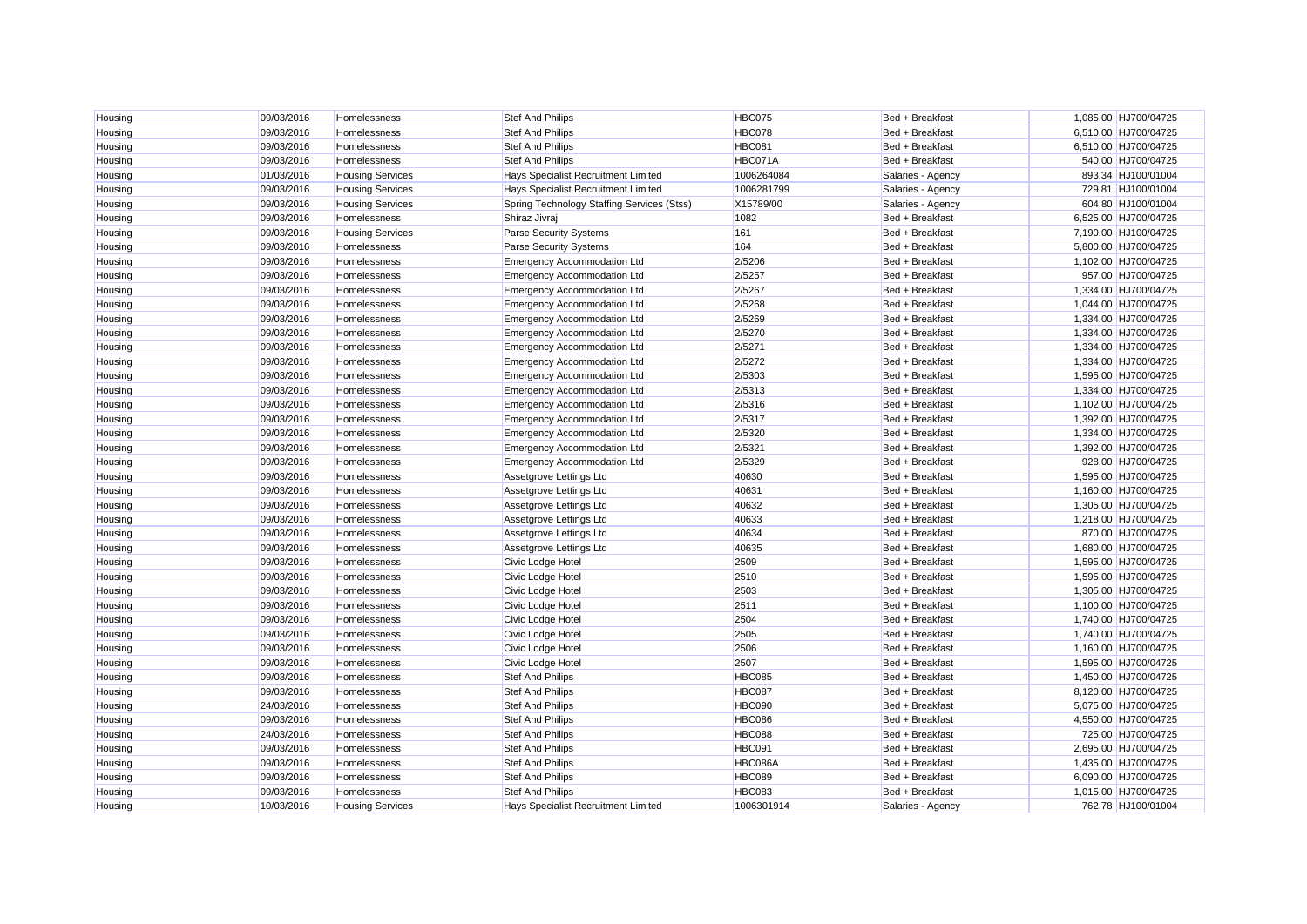| Housing                          | 16/03/2016<br>16/03/2016 | Homelessness<br>Homelessness        | <b>Altwood Housing</b><br><b>Altwood Housing</b> | 2341<br>2341/2  | Bed + Breakfast<br>Bed + Breakfast | 1,430.00 HJ700/04725<br>870.00 HJ700/04725 |
|----------------------------------|--------------------------|-------------------------------------|--------------------------------------------------|-----------------|------------------------------------|--------------------------------------------|
| Housing                          | 16/03/2016               | Homelessness                        | <b>Altwood Housing</b>                           | 2341/3          | Bed + Breakfast                    | 870.00 HJ700/04725                         |
| Housing                          |                          |                                     |                                                  |                 |                                    |                                            |
| Housing                          | 16/03/2016               | Homelessness                        | Altwood Housing                                  | 2341/5          | Bed + Breakfast                    | 696.00 HJ700/04725                         |
| Housing                          | 09/03/2016               | <b>Housing Services</b>             | Sharpe Pritchard Llp                             | 83837           | Legal Fees - External              | 1,500.00 HJ100/04415                       |
| Housing                          | 15/03/2016               | <b>Empty Homes</b>                  | <b>Bushey Museum Property Trust</b>              | PLACE LN 74/76  | Electricity                        | 25,000.00 HJ130/02102                      |
| Housing                          | 16/03/2016               | <b>Housing Services</b>             | Hays Specialist Recruitment Limited              | 1006325102      | Salaries - Agency                  | 523.03 HJ100/01004                         |
| Housing                          | 24/03/2016               | <b>Housing Services</b>             | Spring Technology Staffing Services (Stss)       | X31048/00       | Salaries - Agency                  | 1,008.00 HJ100/01004                       |
| Housing                          | 24/03/2016               | <b>Housing Services</b>             | Hays Specialist Recruitment Limited              | 1006345710      | Salaries - Agency                  | 959.57 HJ100/01004                         |
| Housing                          | 24/03/2016               | Homelessness                        | The Housing Reviews Ltd                          | <b>INV-1763</b> | Bed + Breakfast                    | 603.33 HJ700/04725                         |
| Housing                          | 22/03/2016               | <b>Housing Services</b>             | Williams & Co Solicitors                         | <b>E CLARKE</b> | Legal Fees - External              | 18,500.00 HJ100/04415                      |
| <b>Human Resources</b>           | 09/03/2016               | <b>Strategic Training</b>           | <b>Planet Training Ltd</b>                       | 2044            | <b>Training External</b>           | 1,390.00 HB210/01403                       |
| <b>Human Resources</b>           | 16/03/2016               | Human Resources                     | Wolters Kluwer (Uk) Limited                      | 1101407527      | <b>Professional Subscriptions</b>  | 1,749.47 HN500/01406                       |
| <b>Information Services Unit</b> | 01/03/2016               | <b>Information Digital Services</b> | Spring Technology Staffing Services (Stss)       | X07249/00       | Salaries - Agency                  | 800.00 HN200/01004                         |
| <b>Information Services Unit</b> | 09/03/2016               | <b>Information Digital Services</b> | Spring Technology Staffing Services (Stss)       | X19715/00       | Salaries - Agency                  | 1,000.00 HN200/01004                       |
| <b>Information Services Unit</b> | 09/03/2016               | <b>Information Digital Services</b> | Spring Technology Staffing Services (Stss)       | W66332/00       | Salaries - Agency                  | 800.00 HN200/01004                         |
| <b>Information Services Unit</b> | 09/03/2016               | <b>Information Digital Services</b> | Spring Technology Staffing Services (Stss)       | W69662/00       | Salaries - Agency                  | 600.00 HN200/01004                         |
| <b>Information Services Unit</b> | 09/03/2016               | <b>Information Digital Services</b> | Computacentre (Uk) Ltd                           | 3880773446      | <b>Training External</b>           | 991.38 HN200/01403                         |
| <b>Information Services Unit</b> | 16/03/2016               | <b>Information Digital Services</b> | Civica - Bath Uk                                 | C/BL141569      | Internet + It Security             | 5,483.00 HN200/04538                       |
| <b>Information Services Unit</b> | 09/03/2016               | <b>Information Digital Services</b> | Spring Technology Staffing Services (Stss)       | X12950/00       | Salaries - Agency                  | 1,000.00 HN200/01004                       |
| <b>Information Services Unit</b> | 15/03/2016               | <b>Civic Office Telephones</b>      | Daisy Communications Ltd                         | 5605377         | Telephones- Bt Equipment           | 826.19 HN210/04504                         |
| <b>Information Services Unit</b> | 15/03/2016               | <b>Information Digital Services</b> | Atos It Services Uk Ltd (Formally Bull Info)     | IF0741571       | It Equipment And Maintenance       | 12,089.76 HN200/04565                      |
| <b>Information Services Unit</b> | 16/03/2016               | <b>Information Digital Services</b> | Atos It Services Uk Ltd (Formally Bull Info)     | 5584203296      | Central Infrastructure Renewal     | 850.00 HN200/04510                         |
| <b>Information Services Unit</b> | 16/03/2016               | <b>Information Digital Services</b> | Spring Technology Staffing Services (Stss)       | X28056/00       | Salaries - Agency                  | 1,000.00 HN200/01004                       |
| <b>Information Services Unit</b> | 24/03/2016               | <b>Civic Office Telephones</b>      | Internal Systems Limited                         | 14729           | Internet + It Security             | 4,140.00 HN210/04538                       |
| <b>Information Services Unit</b> | 24/03/2016               | <b>Information Digital Services</b> | <b>Internal Systems Limited</b>                  | 14656           | Internet + It Security             | 1,885.00 HN200/04538                       |
| <b>Information Services Unit</b> | 24/03/2016               | <b>Information Digital Services</b> | North Herts District Council                     | 0001669953      | Partnership working                | 13,770.00 HN200/01001                      |
| <b>Local Land Charges</b>        | 15/03/2016               | <b>Land Charges</b>                 | <b>Hertfordshire County Council</b>              | 1801863817      | <b>Hcc Searches</b>                | 1,412.00 HC100/04624                       |
| Parking                          | 02/03/2016               | <b>Parking Services</b>             | Manpower Uk Ltd                                  | DJ43970         | Salaries - Agency                  | 531.79 HH800/01004                         |
| Parking                          | 09/03/2016               | <b>Parking Services</b>             | Civica - Bath Uk                                 | C/BL141588      | <b>Contractors Payments</b>        | 1,250.00 HH800/05601                       |
| Parking                          | 09/03/2016               | <b>Parking Services</b>             | <b>Gristwood And Toms Limited</b>                | 31833           | <b>General Repairs</b>             | 1,920.00 HH800/02009                       |
| Parking                          | 10/03/2016               | <b>Parking Services</b>             | Liberty Services (Ar & Rf Reddin) Limited        | 6128010394      | Printing                           | 920.00 HH800/04311                         |
| Parking                          | 10/03/2016               | <b>Parking Services</b>             | Liberty Services (Ar & Rf Reddin) Limited        | 6128010761      | Printing                           | 2,464.00 HH800/04311                       |
| Parking                          | 10/03/2016               | <b>Parking Services</b>             | Manpower Uk Ltd                                  | DJ44685         | Salaries - Agency                  | 531.79 HH800/01004                         |
| Parking                          | 15/03/2016               | Cpz Design + Implementation         | Signway Supplies Ltd                             | 32012           | <b>Contractors Payments</b>        | 2,971.08 HH810/05601                       |
| Parking                          | 15/03/2016               | <b>Parking Services</b>             | Dca Monisyst Ltd                                 | 200091950       | <b>Contractors Payments</b>        | 830.00 HH800/05601                         |
| Parking                          | 17/03/2016               | <b>Parking Services</b>             | Manpower Uk Ltd                                  | DJ45675         | Salaries - Agency                  | 531.79 HH800/01004                         |
| Parking                          | 24/03/2016               | <b>Parking Services</b>             | Manpower Uk Ltd                                  | DJ46483         | Salaries - Agency                  | 531.79 HH800/01004                         |
| Parking                          | 29/03/2016               | <b>Parking Services</b>             | <b>Three Counties Lining</b>                     | 4424            | Repairs + Renewals                 | 837.23 HH800/04002                         |
| Parking                          | 24/03/2016               | <b>Parking Services</b>             | Patrol                                           | 6464            | National Parking Adjudication      | 763.60 HH800/04064                         |
| Parking                          | 29/03/2016               | <b>Parking Services</b>             | Liberty Services (Ar & Rf Reddin) Limited        | 6128010818      | Printing                           | 5,780.00 HH800/04311                       |
| Parking                          | 29/03/2016               | <b>Parking Services</b>             | <b>Radio Links Communications Ltd</b>            | 210849          | <b>General Repairs</b>             | 1,994.09 HH800/02009                       |
| Parks And Amenities Manager      | 02/03/2016               | Arboricultural Work-P/Bar           | <b>Gristwood And Toms Limited</b>                | 31703           | <b>Contractors Payments</b>        | 875.00 HD391/05601                         |
| Parks And Amenities Manager      | 02/03/2016               | Parks                               | P R Newson Ltd                                   | 9757            | <b>General Repairs</b>             | 12,450.00 HD300/02009                      |
| Parks And Amenities Manager      | 09/03/2016               | Arboricultural Work-B/Wood          | <b>Gristwood And Toms Limited</b>                | 31705           | <b>Contractors Payments</b>        | 975.00 HD390/05601                         |
| Parks And Amenities Manager      | 09/03/2016               | Allum Ln Cemetery+Closed Gnd        | John O'Conner Grounds Maintenance                | 51325           | <b>Gm Contract Payments</b>        | 5,259.38 HE101/05605                       |
| Parks And Amenities Manager      | 09/03/2016               | Bushey/Radlett Ground Maint.        | John O'Conner Grounds Maintenance                | 51325           | <b>Gm Contract Payments</b>        | 14,178.02 HD371/05605                      |
| Parks And Amenities Manager      | 09/03/2016               | Bwood/Elstree/Shenley Gnd Mnt       | John O'Conner Grounds Maintenance                | 51325           | <b>Gm Contract Payments</b>        | 25.031.14 HD372/05605                      |
| Parks And Amenities Manager      | 09/03/2016               | Parks Cleansing                     | John O'Conner Grounds Maintenance                | 51325           | <b>Gm Contract Payments</b>        | 6.147.57 HD302/05605                       |
|                                  |                          |                                     |                                                  |                 |                                    |                                            |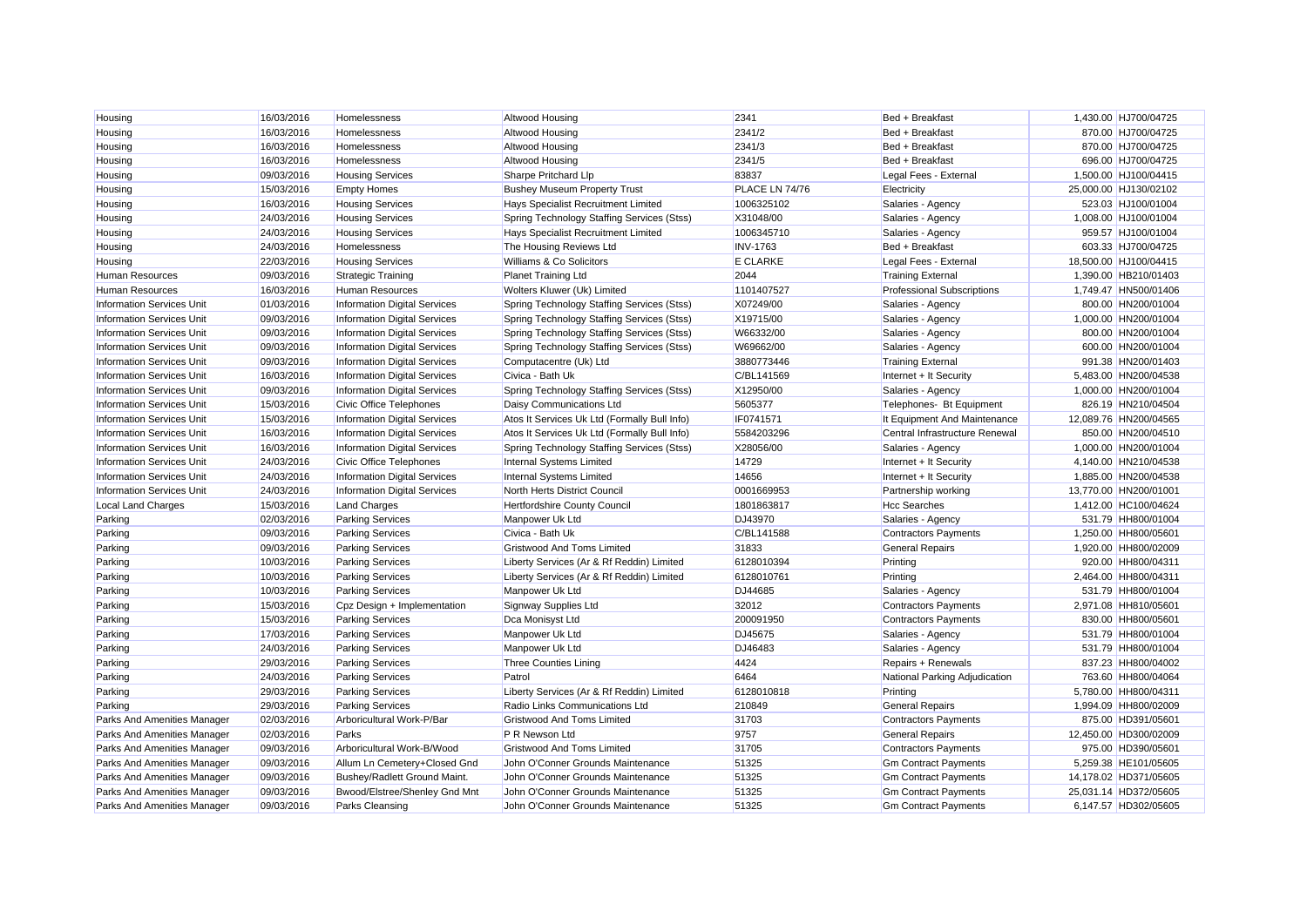| Parks And Amenities Manager | 09/03/2016 | Pbar/Sth Mimms/Ridge Gnd Mnt    | John O'Conner Grounds Maintenance        | 51325           | <b>Gm Contract Payments</b>    | 13,674.74 HD373/05605 |
|-----------------------------|------------|---------------------------------|------------------------------------------|-----------------|--------------------------------|-----------------------|
| Parks And Amenities Manager | 09/03/2016 | Bushey/Radlett Ground Maint.    | <b>Hertfordshire County Council</b>      | 1801849866      | <b>Contractors Payments</b>    | 4,700.00 HD371/05601  |
| Parks And Amenities Manager | 09/03/2016 | Bwood/Elstree/Shenley Gnd Mnt   | Hertfordshire County Council             | 1801849866      | <b>Contractors Payments</b>    | 2,100.00 HD372/05601  |
| Parks And Amenities Manager | 09/03/2016 | Parks                           | Hertfordshire County Council             | 1801849866      | <b>General Repairs</b>         | 5,275.00 HD300/02009  |
| Parks And Amenities Manager | 09/03/2016 | Pbar/Sth Mimms/Ridge Gnd Mnt    | Hertfordshire County Council             | 1801849866      | <b>Contractors Payments</b>    | 2,100.00 HD373/05601  |
| Parks And Amenities Manager | 09/03/2016 | Bushey/Radlett Ground Maint.    | Go Plastic Ltd                           | 1510114         | <b>Contractors Payments</b>    | 720.00 HD371/05601    |
| Parks And Amenities Manager | 09/03/2016 | Allum Ln Cemetery+Closed Gnd    | John O'Conner Grounds Maintenance        | 51381           | <b>Grave Digging</b>           | 2,501.53 HE101/04441  |
| Parks And Amenities Manager | 09/03/2016 | Parks                           | John O'Conner Grounds Maintenance        | 51383           | <b>General Repairs</b>         | 1,095.85 HD300/02009  |
| Parks And Amenities Manager | 09/03/2016 | Parks Cleansing                 | John O'Conner Grounds Maintenance        | 51384           | <b>Contractors Payments</b>    | 1,680.00 HD302/05601  |
| Parks And Amenities Manager | 09/03/2016 | Pbar/Sth Mimms/Ridge Gnd Mnt    | John O'Conner Grounds Maintenance        | 51386           | <b>Contractors Payments</b>    | 3,636.00 HD373/05601  |
| Parks And Amenities Manager | 16/03/2016 | Parks                           | J & S O'Connell                          | JS1395          | <b>General Repairs</b>         | 3,000.00 HD300/02009  |
| Parks And Amenities Manager | 29/03/2016 | Parks                           | Europlants (Uk) Ltd                      | 600933          | <b>Parks Development</b>       | 818.36 HD300/05604    |
| Parks And Amenities Manager | 23/03/2016 | Parks                           | <b>Affinity Water Limited</b>            | 1006236-7/15.03 | <b>Water Rates</b>             | 871.80 HD300/02104    |
| <b>Planning Policy</b>      | 02/03/2016 | <b>Planning Policy</b>          | Manpower Uk Ltd                          | DJ43970         | Salaries - Agency              | 761.64 HG300/01004    |
| <b>Planning Policy</b>      | 02/03/2016 | <b>Planning Grants</b>          | Manpower Uk Ltd                          | DJ43970         | Salaries - Agency              | 534.19 HG210/01004    |
| <b>Planning Policy</b>      | 01/03/2016 | Planning Improvement Project    | Anne Jagger                              | 16961           | Salaries - Agency              | 1,015.79 HG210/01004  |
| <b>Planning Policy</b>      | 01/03/2016 | <b>Planning Policy</b>          | Macdonald & Company                      | 0000064614      | Salaries - Agency              | 807.60 HG300/01004    |
| <b>Planning Policy</b>      | 02/03/2016 | <b>Planning Policy</b>          | Macdonald & Company                      | 0000063967      | Salaries - Agency              | 557.40 HG300/01004    |
| <b>Planning Policy</b>      | 02/03/2016 | <b>Planning Policy</b>          | Macdonald & Company                      | 0000063965      | Salaries - Agency              | 1,572.21 HG300/01004  |
| <b>Planning Policy</b>      | 02/03/2016 | <b>Planning Policy</b>          | Macdonald & Company                      | 0000063883      | Salaries - Agency              | 669.90 HG300/01004    |
| <b>Planning Policy</b>      | 02/03/2016 | <b>Planning Policy</b>          | Macdonald & Company                      | 0000063882      | Salaries - Agency              | 711.70 HG300/01004    |
| <b>Planning Policy</b>      | 02/03/2016 | <b>Planning Policy</b>          | Regeneris Consulting Limited             | 2015/3274       | <b>Consultants Fees</b>        | 5,739.50 HG300/05600  |
| <b>Planning Policy</b>      | 09/03/2016 | Planning Improvement Project    | Anne Jagger                              | 16991           | Salaries - Agency              | 989.30 HG210/01004    |
| <b>Planning Policy</b>      | 09/03/2016 | Planning Improvement Project    | Anne Jagger                              | 16973           | Salaries - Agency              | 934.97 HG210/01004    |
| <b>Planning Policy</b>      | 09/03/2016 | <b>Planning Policy</b>          | William Lawrence Advertising Ltd         | 39865           | <b>Recruitment Advertising</b> | 1,390.00 HG300/01501  |
| <b>Planning Policy</b>      | 09/03/2016 | <b>Planning Policy</b>          | Helen Wilson Associates Limited          | <b>HWA236</b>   | <b>Consultants Fees</b>        | 1,853.45 HG300/05600  |
| <b>Planning Policy</b>      | 09/03/2016 | <b>Planning Policy</b>          | Macdonald & Company                      | 0000065016      | Salaries - Agency              | 750.00 HG300/01004    |
| <b>Planning Policy</b>      | 09/03/2016 | <b>Local Development Scheme</b> | <b>Attwaters Jameson Hill Solicitors</b> | INV304651       | <b>Consultants Fees</b>        | 1,486.40 HG310/05600  |
| <b>Planning Policy</b>      | 09/03/2016 | <b>Planning Policy</b>          | Macdonald & Company                      | 0000064880      | Salaries - Agency              | 804.90 HG300/01004    |
| <b>Planning Policy</b>      | 09/03/2016 | <b>Planning Policy</b>          | Macdonald & Company                      | 0000064739      | Salaries - Agency              | 898.60 HG300/01004    |
| <b>Planning Policy</b>      | 10/03/2016 | <b>Planning Policy</b>          | Manpower Uk Ltd                          | DJ44685         | Salaries - Agency              | 883.08 HG300/01004    |
| <b>Planning Policy</b>      | 17/03/2016 | <b>Planning Policy</b>          | Manpower Uk Ltd                          | DJ45675         | Salaries - Agency              | 784.00 HG300/01004    |
| <b>Planning Policy</b>      | 24/03/2016 | <b>Planning Policy</b>          | Manpower Uk Ltd                          | DJ46483         | Salaries - Agency              | 509.76 HG300/01004    |
| <b>Planning Policy</b>      | 29/03/2016 | <b>Planning Policy</b>          | Manpower Uk Ltd                          | DJ46670         | Salaries - Agency              | 784.00 HG300/01004    |
| <b>Print Services</b>       | 09/03/2016 | Design + Print Services         | Hill & Garwood Printing Ltd              | 131241          | <b>Contractors Payments</b>    | 742.00 HN900/05601    |
| <b>Print Services</b>       | 09/03/2016 | Design + Print Services         | <b>Wembley Laminates Limited</b>         | 30862           | <b>Contractors Payments</b>    | 614.25 HN900/05601    |
| <b>Print Services</b>       | 09/03/2016 | Design + Print Services         | Df One Design                            | <b>HBC050</b>   | <b>Contractors Payments</b>    | 1,295.00 HN900/05601  |
| <b>Print Services</b>       | 04/03/2016 | Design + Print Services         | Pitney Bowes Ltd                         | 910301          | <b>Postal Franking</b>         | 5,000.00 HN900/04506  |
| <b>Print Services</b>       | 09/03/2016 | Design + Print Services         | Neopost Ltd                              | 92149646        | Maintenance Of Envelope Insert | 1,670.29 HN900/04073  |
| <b>Print Services</b>       | 11/03/2016 | Design + Print Services         | Pitney Bowes Ltd                         | 60630009        | <b>Postal Franking</b>         | 5,000.00 HN900/04506  |
| <b>Print Services</b>       | 21/03/2016 | Design + Print Services         | Royal Mail                               | 9052882840      | <b>Contractors Payments</b>    | 702.63 HN900/05601    |
| <b>Print Services</b>       | 29/03/2016 | Design + Print Services         | Elle Media Group Ltd                     | 4875            | <b>Contractors Payments</b>    | 4,160.00 HN900/05601  |
| <b>Print Services</b>       | 29/03/2016 | Design + Print Services         | Hill & Garwood Printing Ltd              | 131382          | <b>Contractors Payments</b>    | 3,047.00 HN900/05601  |
| <b>Print Services</b>       | 29/03/2016 | Design + Print Services         | Pitney Bowes Ltd                         | 60820014        | <b>Postal Franking</b>         | 5,000.00 HN900/04506  |
| Sports & Cultural Services  | 09/03/2016 | <b>Sports Development</b>       | Saracens Sport Foundation                | 793             | <b>Special Events</b>          | 1,067.50 HD253/04916  |
| Sports & Cultural Services  | 30/03/2016 | Museums                         | Mr Matthew Caro                          | $\vert$ 1       | <b>Contractors Payments</b>    | 654.00 HD120/05601    |
| Sports & Cultural Services  | 09/03/2016 | Sports + Youth Development      | Mums Of Steel                            | 270WMSMDNO10316 | <b>Training External</b>       | 4,286.00 HD256/01403  |
| Sports & Cultural Services  | 09/03/2016 | Sports + Youth Development      | Mums Of Steel                            | WMSMD269-010316 | <b>Training External</b>       | 817.00 HD256/01403    |
| Sports & Cultural Services  | 15/03/2016 | Sports + Youth Development      | Mums Of Steel                            | 271WMSMCOV      | <b>Training External</b>       | 781.00 HD256/01403    |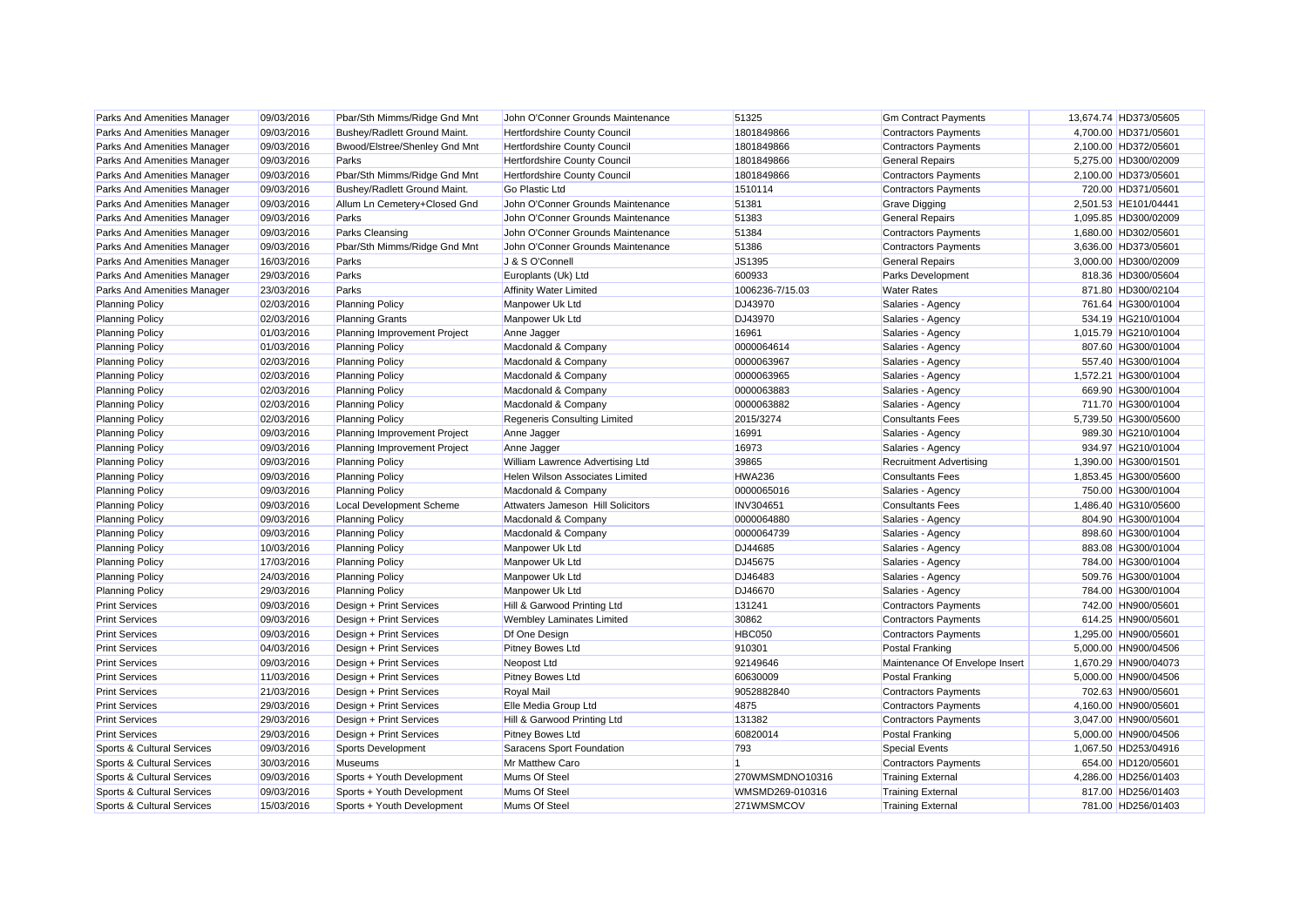| Sports & Cultural Services | 16/03/2016 | Sports + Youth Development        | Mrs G Kizrak                               | WMSM/06/19    | <b>Training External</b>      | 810.00 HD256/01403    |
|----------------------------|------------|-----------------------------------|--------------------------------------------|---------------|-------------------------------|-----------------------|
| Sports & Cultural Services | 21/03/2016 | Sports Development                | <b>West Herts Warriors</b>                 | 8             | <b>Special Events</b>         | 1,435.00 HD253/04916  |
| Sports & Cultural Services | 29/03/2016 | Sports + Youth Development        | D <sub>2d</sub> Distribution Ltd           | 001846        | Printing                      | 861.44 HD256/04311    |
| <b>Waste Collection</b>    | 10/03/2016 | <b>Cleansing Services</b>         | Glasdon Uk Ltd                             | 699456        | Equip + Furn Funded By Rev    | 504.64 HE900/04001    |
| <b>Waste Collection</b>    | 09/03/2016 | Household Waste Collection        | <b>First Call Contract Services Ltd</b>    | W001683       | Salaries - Agency             | 1,751.00 HF100/01004  |
| <b>Waste Collection</b>    | 01/03/2016 | <b>Trade Waste Collection</b>     | <b>Hertfordshire County Council</b>        | 1801839875    | Subs/Contributions            | 60,676.57 HF300/04706 |
| <b>Waste Collection</b>    | 01/03/2016 | <b>Household Waste Collection</b> | <b>Go Plant Ltd</b>                        | 0000520413    | Vehicle Maintenance + Repairs | 916.47 HF100/03001    |
| <b>Waste Collection</b>    | 01/03/2016 | <b>Household Waste Collection</b> | Rainkine Thompson Limited                  | 42396         | Operator Licence              | 720.00 HF100/03603    |
| <b>Waste Collection</b>    | 01/03/2016 | <b>Cleansing Services</b>         | K T Ivory Haulage                          | 3722          | Rubbish Removal - Public Land | 1,110.00 HE900/04428  |
| <b>Waste Collection</b>    | 01/03/2016 | Household Waste Collection        | <b>Cts Recruitment</b>                     | 00002680      | Salaries - Agency             | 1,293.56 HF100/01004  |
| <b>Waste Collection</b>    | 01/03/2016 | <b>Street Scene Depot</b>         | <b>Bt Payment Services Ltd</b>             | 25971142 Q064 | Telephones- Bt Equipment      | 2,642.95 HF710/04504  |
| <b>Waste Collection</b>    | 01/03/2016 | <b>Cleansing Services</b>         | Got People Recruitment                     | 00809287      | Salaries - Agency             | 586.16 HE900/01004    |
| <b>Waste Collection</b>    | 01/03/2016 | Household Waste Collection        | Got People Recruitment                     | 00809287      | Salaries - Agency             | 3,879.73 HF100/01004  |
| <b>Waste Collection</b>    | 02/03/2016 | <b>Street Scene Depot</b>         | <b>Cleantec Services Ltd</b>               | 37542         | Cleaning                      | 508.52 HF710/02601    |
| <b>Waste Collection</b>    | 02/03/2016 | <b>Cleansing Services</b>         | <b>Got People Recruitment</b>              | 00809238      | Salaries - Agency             | 1,154.52 HE900/01004  |
| <b>Waste Collection</b>    | 02/03/2016 | Household Waste Collection        | Got People Recruitment                     | 00809238      | Salaries - Agency             | 2,371.17 HF100/01004  |
| <b>Waste Collection</b>    | 02/03/2016 | <b>Cleansing Services</b>         | <b>Go Plant Ltd</b>                        | 0000523859    | Vehicle Maint Contract Costs  | 5,375.31 HE900/03000  |
| <b>Waste Collection</b>    | 02/03/2016 | <b>Household Waste Collection</b> | <b>Go Plant Ltd</b>                        | 0000523859    | Vehicle Maint Contract Costs  | 22,333.84 HF100/03000 |
| <b>Waste Collection</b>    | 02/03/2016 | Pest Control                      | <b>Go Plant Ltd</b>                        | 0000523859    | Vehicle Maint Contract Costs  | 1,387.94 HE840/03000  |
| <b>Waste Collection</b>    | 02/03/2016 | <b>Street Scene Depot</b>         | <b>Go Plant Ltd</b>                        | 0000523859    | Vehicle Maint Contract Costs  | 760.63 HF710/03000    |
| <b>Waste Collection</b>    | 02/03/2016 | <b>Trade Waste Collection</b>     | <b>Egbert Taylor</b>                       | INV000000768  | Refuse - Euro Bins            | 3,752.25 HF300/04111  |
| <b>Waste Collection</b>    | 02/03/2016 | <b>Household Waste Collection</b> | Straight Manufacturing Ltd                 | 0000023344    | Equip + Furn Funded By Rev    | 874.80 HF100/04001    |
| <b>Waste Collection</b>    | 04/03/2016 | <b>Cleansing Services</b>         | Allstar                                    | E2006142743   | <b>Diesel</b>                 | 1,947.39 HE900/03021  |
| <b>Waste Collection</b>    | 04/03/2016 | Household Waste Collection        | Allstar                                    | E2006142743   | <b>Diesel</b>                 | 6,939.22 HF100/03021  |
| <b>Waste Collection</b>    | 04/03/2016 | <b>Cleansing Services</b>         | Allstar                                    | E2006068206   | <b>Diesel</b>                 | 2,223.95 HE900/03021  |
| <b>Waste Collection</b>    | 04/03/2016 | <b>Household Waste Collection</b> | Allstar                                    | E2006068206   | <b>Diesel</b>                 | 7,836.33 HF100/03021  |
| <b>Waste Collection</b>    | 04/03/2016 | <b>Trade Waste Collection</b>     | Allstar                                    | E2006068206   | Diesel                        | 657.44 HF300/03021    |
| <b>Waste Collection</b>    | 09/03/2016 | <b>Household Waste Collection</b> | <b>Go Plant Ltd</b>                        | 0000528178    | Vehicle Maintenance + Repairs | 569.74 HF100/03001    |
| <b>Waste Collection</b>    | 09/03/2016 | <b>Cleansing Services</b>         | Got People Recruitment                     | 00809335      | Salaries - Agency             | 1,023.20 HE900/01004  |
| <b>Waste Collection</b>    | 09/03/2016 | <b>Household Waste Collection</b> | <b>Got People Recruitment</b>              | 00809335      | Salaries - Agency             | 3.095.91 HF100/01004  |
| <b>Waste Collection</b>    | 09/03/2016 | <b>Household Waste Collection</b> | <b>First Call Contract Services Ltd</b>    | W001857       | Salaries - Agency             | 1,866.69 HF100/01004  |
| <b>Waste Collection</b>    | 10/03/2016 | Household Waste Collection        | <b>First Call Contract Services Ltd</b>    | W001666       | Salaries - Agency             | 1,370.15 HF100/01004  |
| <b>Waste Collection</b>    | 09/03/2016 | <b>Street Scene Depot</b>         | Total Gas & Power Limited                  | 127491226/16  | Gas                           | 1,194.28 HF710/02101  |
| <b>Waste Collection</b>    | 16/03/2016 | <b>Cleansing Services</b>         | K T Ivory Haulage                          | 37/78         | Rubbish Removal - Public Land | 990.00 HE900/04428    |
| <b>Waste Collection</b>    | 16/03/2016 | <b>Street Scene Depot</b>         | Realkleen                                  | R27598        | Equip + Furn Funded By Rev    | 650.00 HF710/04001    |
| <b>Waste Collection</b>    | 16/03/2016 | <b>Cleansing Services</b>         | Got People Recruitment                     | 00809377      | Salaries - Agency             | 1,833.35 HE900/01004  |
| <b>Waste Collection</b>    | 16/03/2016 | <b>Household Waste Collection</b> | Got People Recruitment                     | 00809377      | Salaries - Agency             | 1,870.91 HF100/01004  |
| <b>Waste Collection</b>    | 16/03/2016 | Household Waste Collection        | First Call Contract Services Ltd           | W001955       | Salaries - Agency             | 2,057.72 HF100/01004  |
| <b>Waste Collection</b>    | 16/03/2016 | <b>Street Scene Depot</b>         | Spring Technology Staffing Services (Stss) | 5370667       | Salaries - Agency             | 520.80 HF710/01004    |
| <b>Waste Collection</b>    | 16/03/2016 | <b>Household Waste Collection</b> | <b>Go Plant Ltd</b>                        | 0000521774    | Vehicle Hire                  | 1,411.69 HF100/03100  |
| <b>Waste Collection</b>    | 16/03/2016 | <b>Household Waste Collection</b> | <b>First Call Contract Services Ltd</b>    | W001903       | Salaries - Agency             | 2,017.96 HF100/01004  |
| <b>Waste Collection</b>    | 16/03/2016 | <b>Cleansing Services</b>         | Rainkine Thompson Limited                  | 42427         | <b>Operator Licence</b>       | 800.00 HE900/03603    |
| <b>Waste Collection</b>    | 16/03/2016 | <b>Street Scene Depot</b>         | Total Gas & Power Limited                  | 126616649/16  | Gas                           | 762.15 HF710/02101    |
| <b>Waste Collection</b>    | 22/03/2016 | <b>Cleansing Services</b>         | Allstar                                    | E2006212516   | <b>Diesel</b>                 | 1,823.50 HE900/03021  |
| <b>Waste Collection</b>    | 22/03/2016 | <b>Household Waste Collection</b> | Allstar                                    | E2006212516   | <b>Diesel</b>                 | 7,046.51 HF100/03021  |
| <b>Waste Collection</b>    | 29/03/2016 | <b>Clinical Waste</b>             | <b>Freight Transport Association</b>       | 300125279     | <b>External Audit Fees</b>    | 875.00 HF110/04430    |
| <b>Waste Collection</b>    | 29/03/2016 | <b>Clinical Waste</b>             | Hertfordshire County Council               | 1801868017    | Contributions - Other La'S    | 1,484.31 HF110/04705  |
| <b>Waste Collection</b>    | 24/03/2016 | <b>Cleansing Services</b>         | Got People Recruitment                     | 00809423      | Salaries - Agency             | 2.256.17 HE900/01004  |
| <b>Waste Collection</b>    | 24/03/2016 | <b>Household Waste Collection</b> | <b>Got People Recruitment</b>              | 00809423      | Salaries - Agency             | 3.427.33 HF100/01004  |